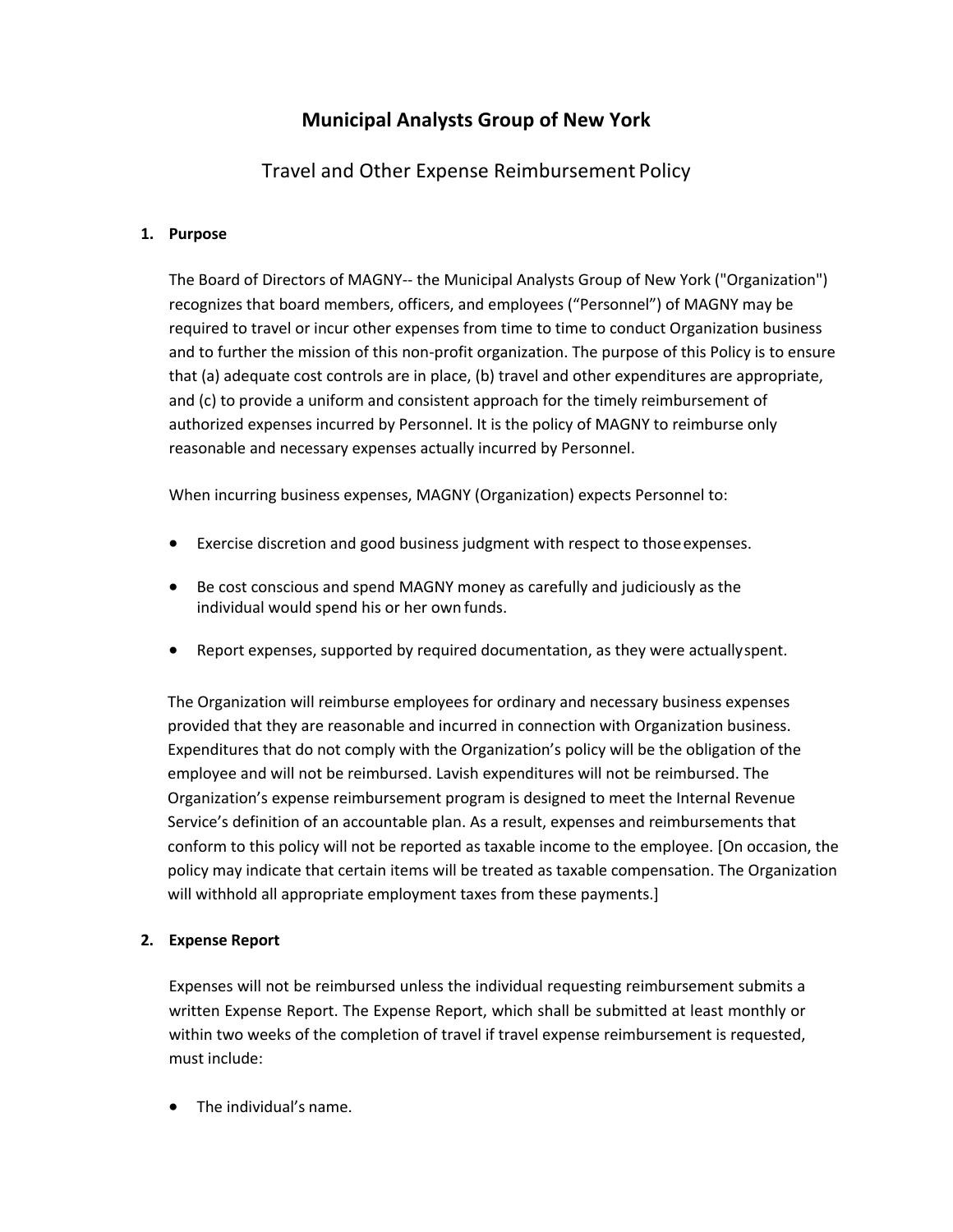- If reimbursement for travel is requested, the date, origin, destination and purpose of the trip, including a description of each Organization-related activity during thetrip.
- The name and affiliation of all people for whom expenses are claimed (i.e., people on whom money is spent in order to conduct MAGNY's business).
- An itemized list of all expenses for which reimbursement is requested.
- Signature of an Authorized Signatory (See paragraph 4).

No individual should charge expenses which will result in personal profit. Intentional misrepresentation of facts on an expense report is a serious offense, which will result in disciplinary action that may include dismissal. The traveler may delegate responsibility for preparation of the forms but will always retain accountability for travel expenses.

### **3. Receipts**

Receipts are required for all expenditures billed directly to MAGNY, such as airfare and hotel charges. No expense in excess of \$25.00 will be reimbursed to Personnel unless the individual requesting reimbursement submits with the Expense Report written receipts from each vendor (not a credit card receipt or statement) showing the vendor's name, a description of the services provided (if not otherwise obvious), the date, and the total expenses, including tips (if applicable).

### **4. Authorized Signatory**

The Authorized Signatory is responsible for implementing and maintaining effective control procedures in accordance with this policy. The Authorized Signatory of an Employee Expense Report and/or Travel Requisition Request is responsible for verifying that the proposed travel is in compliance with this Travel Policy specifically:

- Business purpose of the travel is valid and directly related to official Organization business;
- Never approve one's own or, a supervisor's travel expenses;
- Total cost of the trip is reasonable and within the approved budget;and,
- Expenses are charged to the proper accounts.

The Authorized Signatory is also responsible and accountable for approvals of reimbursement of travel-related expense incurred by the Traveler. The Authorized Signatory's authorization of a traveler's Employee Expense Report indicates that all expenses for which reimbursement has been requested qualify for reimbursement under the terms of this policy. Authorized reviewers may not authorize reimbursement of their own travel expenses.

#### **5. General Travel Requirements**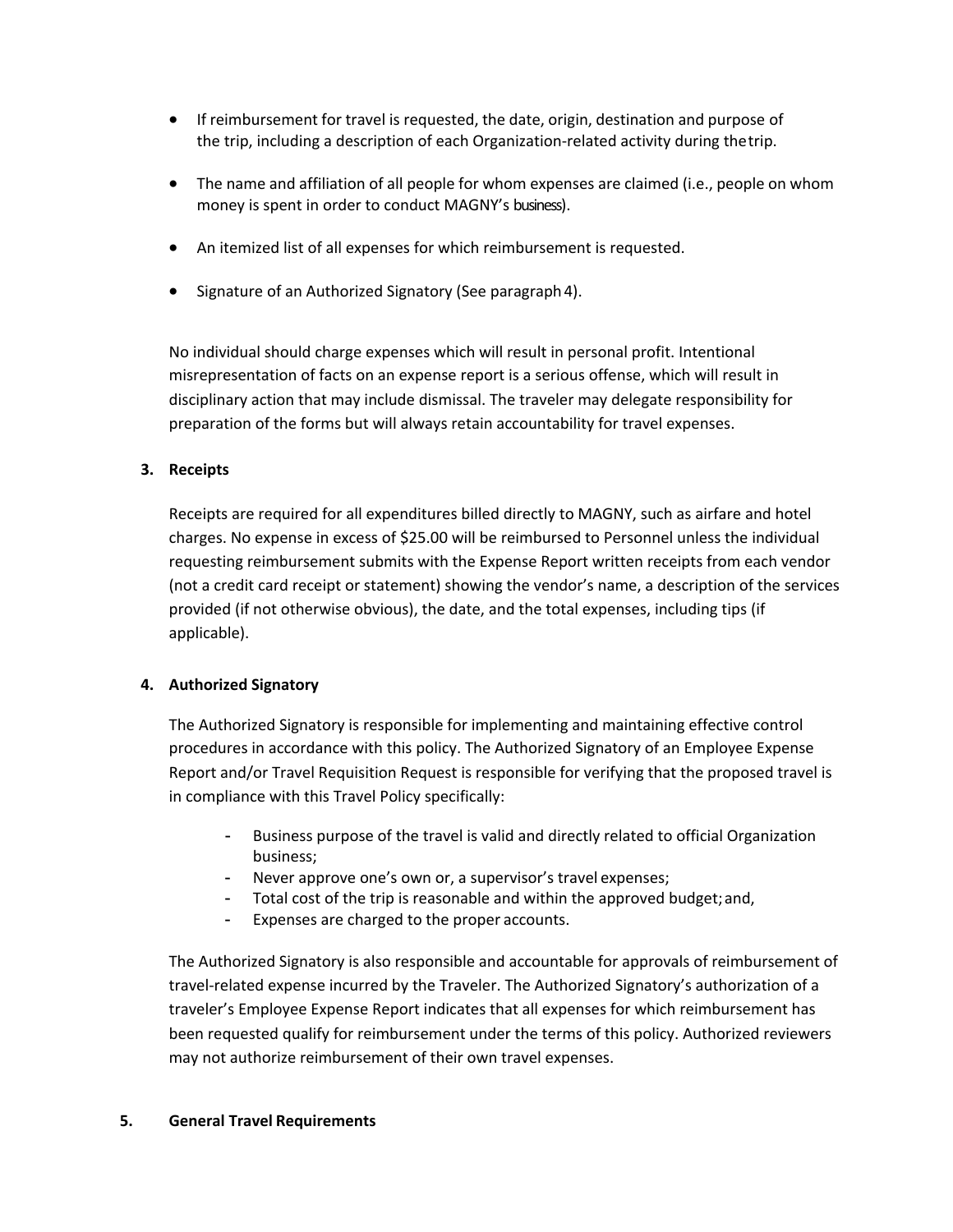## **A. Advance Approval**

All trips involving air travel or at least one overnight stay must be approved in advance by the individual's supervisor; **however,** any out-of-state travel must be approved by MAGNY Treasurer.

## **B. Necessity of Travel**

In determining the reasonableness and necessity of travel expenses, Personnel and the person authorizing the travel shall consider the ways in which MAGNY will benefit from the travel and weigh those benefits against the anticipated costs of the travel. The same considerations shall be taken into account in deciding whether a particular individual's presence on a trip is necessary. In determining whether the benefits to MAGNY outweigh the costs, less expensive alternatives, such as participation by telephone or video conferencing, or the availability of local programs or training opportunities, shall be considered.

## **C. Personal and Spousal Travel Expenses**

Individuals traveling on behalf of MAGNY may incorporate personal travel or business with their Organization-related trips; **however,** Personnel shall not arrange Organization travel at a time that is less advantageous to MAGNY or involving greater expense to MAGNY in order to accommodate personal travel plans. Any additional expenses incurred as a result of personal travel, including but not limited to extra hotel nights, additional stopovers, meals or transportation, are the sole responsibility of the individual and will not be reimbursed by MAGNY.

Expenses associated with travel of an individual's spouse, family or friends will not be reimbursed by MAGNY.

## **6. Air Travel**

## **A. General**

Air travel reservations should be made as far in advance as possible in order to take advantage of reduced fares. MAGNY will reimburse or pay only the cost of the lowest fare available, that includes the cost of a seat and carry on bag (such as standard economy or equivalent), for direct, non-stop flights from the airport nearest the individual's home or office to the airport nearest the destination.

## **B. Saturday Stays**

Personnel traveling on behalf of MAGNY are not required to stay over Saturday nights in order to reduce the price of an airline ticket. An individual who chooses to stay over a Saturday night shall be reimbursed for reasonable lodging and meal expenses incurred over the weekend to the extent the expenses incurred do not exceed the difference between the price of the Saturday night stay ticket and the price of the lowest price available ticket that would not include a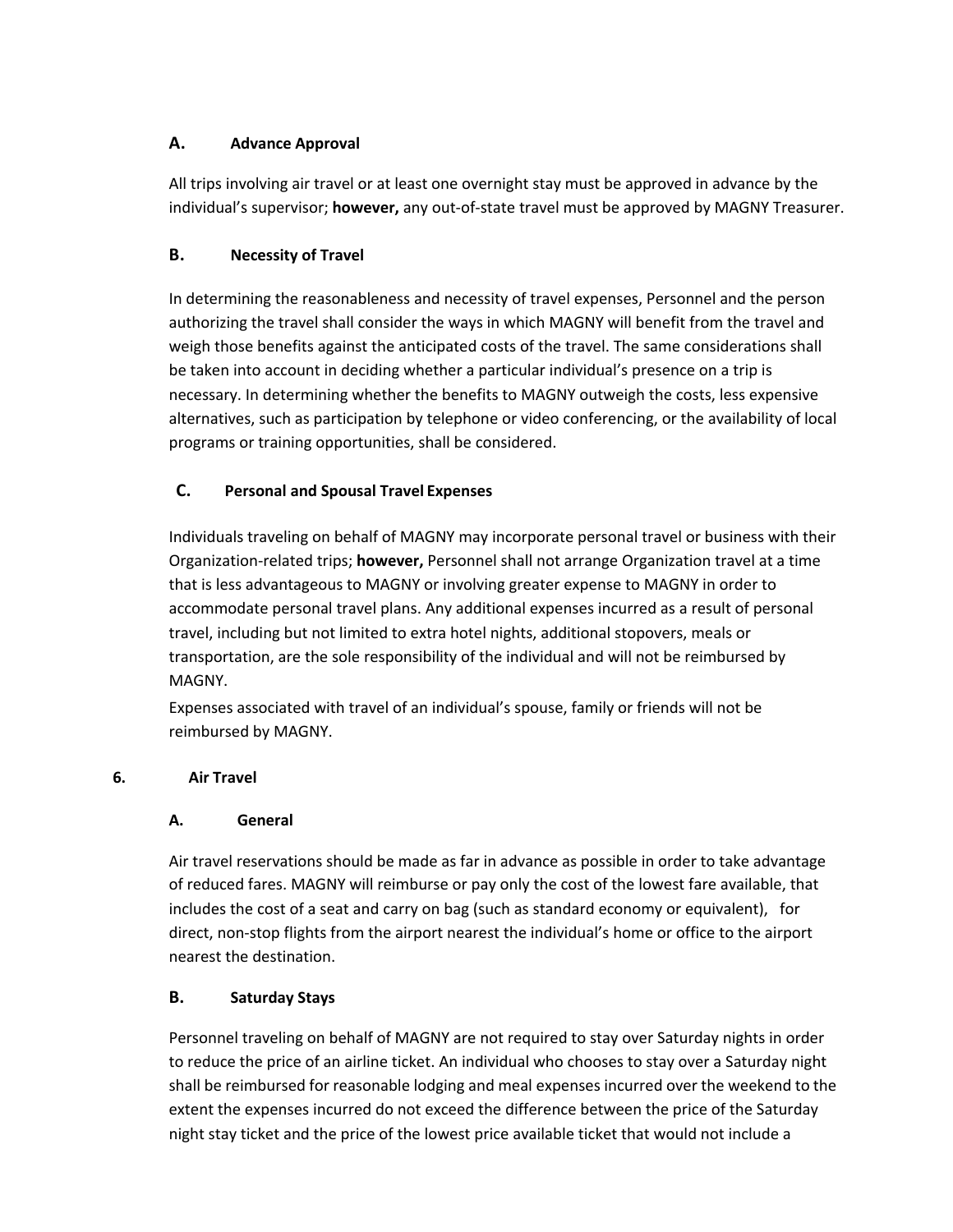Saturday night stay. To receive reimbursement for such lodging and meal expenses, the individual must supply, along with the Expense Report, documentation of the amount of the difference between the price of the Saturday stay and non-Saturday stay airlinetickets.

### **C . Frequent Flyer Miles and Compensation for Denied Boarding**

Personnel traveling on behalf of MAGNY may accept and retain frequent flyer miles and compensation for denied boarding for their personal use. Individuals may not deliberately patronize a single airline to accumulate frequent flyer miles if less expensive comparable tickets are available on another airline.

### **7. Lodging**

Personnel traveling on behalf of MAGNY may be reimbursed at the single room rate for the reasonable cost of hotel accommodations. Convenience, the cost of staying in the city in which the hotel is located, and proximity to other venues on the individual's itinerary shall be considered in determining reasonableness. Personnel shall make use of available corporate and discount rates for hotels. "Deluxe" or "luxury" hotel rates will not be reimbursed.

#### **8. Out-Of-Town Meals**

Personnel traveling on behalf of MAGNY are reimbursed for the reasonable and actual cost of meals (including tips) subject to a maximum per diem meal allowance in accordance with the established GSA rate: https://www.gsa.gov/travel/plan-book/per-diem-rates

#### **9. Ground Transportation**

Employees are expected to use the most economical ground transportation appropriate under the circumstances and should generally use the following, in this order of desirability:

#### **Courtesy Cars**

Many hotels have courtesy cars, which will take you to and from the airport at no charge. The hotel will generally have a well-marked courtesy phone at the airport if this service is available. Employees should take advantage of this free service whenever possible.

#### **Airport Shuttle or Bus**

Airport shuttles or buses generally travel to and from all major hotels for a small fee. At major airports such services are as quick as a taxi and considerably less expensive. Airport shuttle or bus services are generally located near the airport's baggage claim area.

#### **Taxis**

When courtesy cars and airport shuttles are not available, a taxi or ride share (Uber etc) is often the next most economical and convenient form of transportation when the trip is for a limited time and minimal mileage is involved. A taxi or ride share may also be the most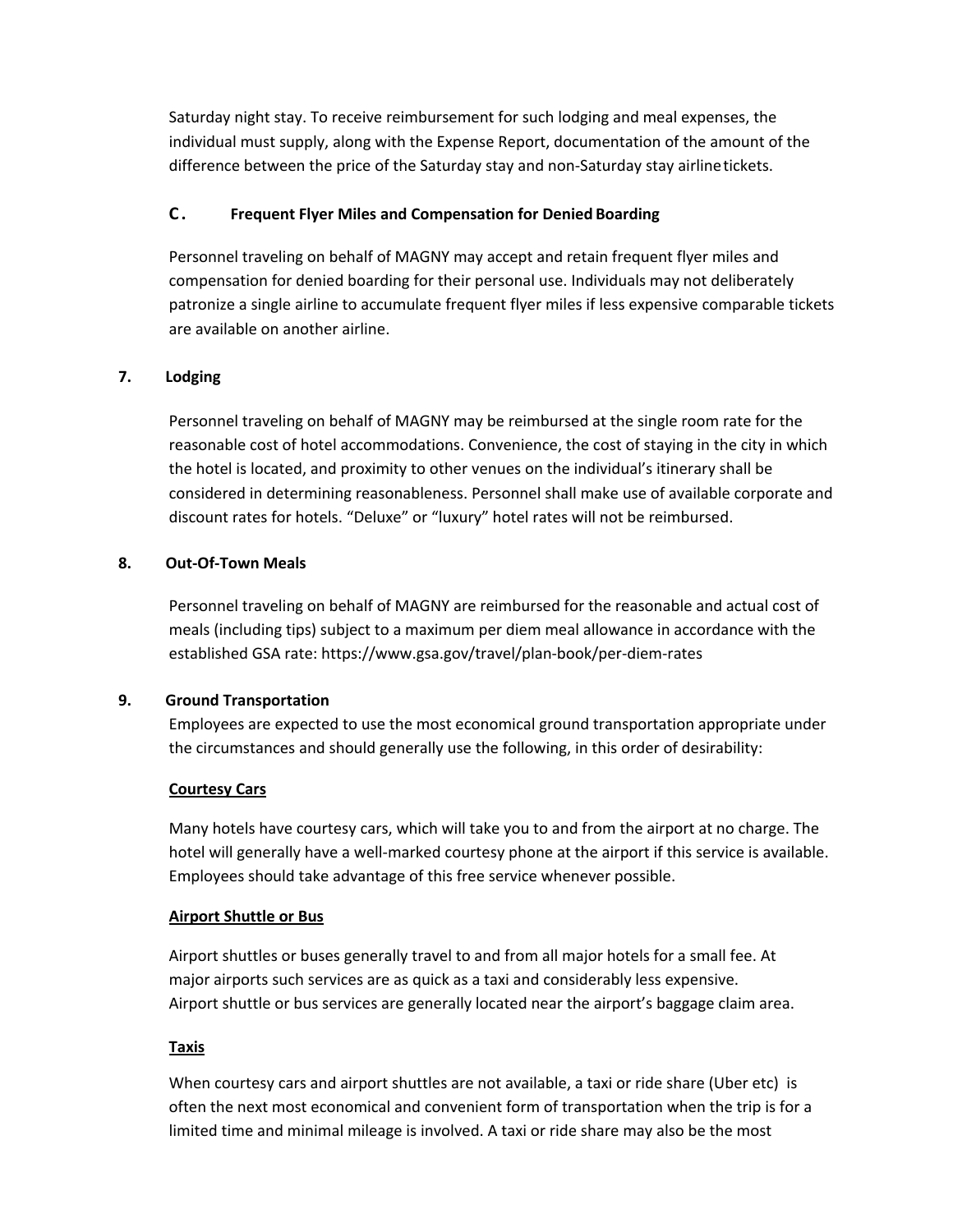economical mode of transportation between an individual's home and the airport.

#### **Rental Cars**

Car rentals are expensive so other forms of transportation should be considered when practical. Employees will be allowed to rent a car while out of town provided that advance approval has been given by the individual's supervisor and that the cost is less than alternative methods of transportation.

#### **Car Rental Insurance**

When renting a car within the United States on Organization business, you are advised not to take insurance on rental vehicles. Charges for personal accident insurance are not reimbursable. The rented vehicle may not be driven by persons other than the renter or leave the state in which it is rented without the agency's permission.

#### **10. Personal Cars**

Personnel are compensated for use of their personal cars when used for Organization business. When individuals use their personal car for such travel, including travel to and from the airport, mileage will be allowed at the published IRS rate per mile effective as of the traveldate.

In the case of individuals using their personal cars to take a trip that would normally be made by air, e.g., Pittsburgh to New York City, mileage will be allowed at the currently approved rate; however, the total mileage reimbursement may not exceed the sum of the lowest available round trip coach airfare.

#### **11. Parking/Tolls**

Parking and toll expenses, including charges for hotel parking, incurred by Personnel traveling on Organization business will be reimbursed. The costs of parking tickets, fines, car washes, valet service, etc., are the responsibility of the employee and will not be reimbursed.

On-airport parking is permitted for short business trips. For extended trips, Personnel should use off-airport facilities.

#### **12. Entertainment and Business Meetings**

Reasonable expenses incurred for business meetings or other types of business-related entertainment will be reimbursed only if the expenditures are approved in advance by the Treasurer of MAGNY. Detailed documentation for any such expense must be provided, including:

- Date and place of entertainment.
- Nature of expense.
- Names, titles and corporate affiliation of those entertained.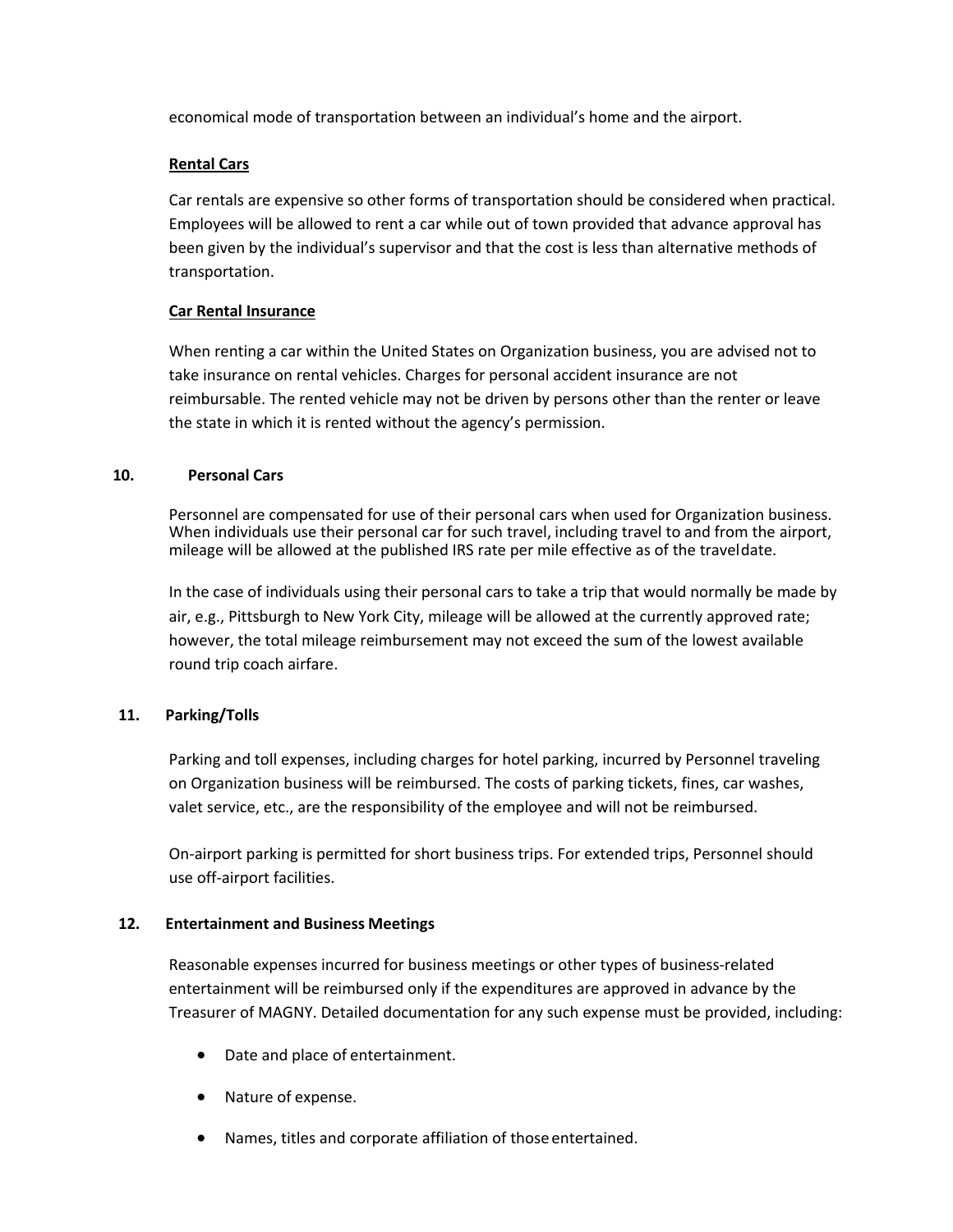- A complete description of the business purpose for the activity including the specific business matter discussed.
- Vendor receipts (not credit card receipts or statements) showing the vendor's name, a description of the services provided, the date, and the total expenses, including tips (if applicable).

#### **13. Other Expenses**

Reasonable Organization-related telephone, internet connection and fax charges due to absence of Personnel from the individual's place of business are reimbursable. In addition, reasonable and necessary gratuities that are not covered under meals may be reimbursed. Finally, emergency secretarial work and/or postal charges incurred are reimbursable for the purpose of work on behalf of MAGNY.

#### **14. Non-Reimbursable Expenditures**

MAGNY maintains a strict policy whereby expenses in any category that could be perceived as lavish or excessive will not be reimbursed; as such expenses are inappropriate for reimbursement by a nonprofit, charitable organization. Expenses that are not reimbursable include, but are not limited to:

- Travel insurance.
- First class tickets or upgrades.
- When lodging accommodations have been arranged by MAGNY and the individual elects to stay elsewhere, reimbursement is made at the amount no higher than the rate negotiated by MAGNY. Reimbursement shall not be made for transportation between the alternate lodging and the meeting site.
- Limousine travel.
- Movies, in room bar costs or hotel fitness charges.
- Membership dues at any country club, private club, athletic club, golf club, tennisclub or similar recreational organization.
- Participation in or attendance at golf, tennis or sporting events, without the advance approval of the chairman of the board or his designee.
- Purchase of golf clubs or any other sporting equipment.
- Spa or exercise charges.
- Clothing purchases and/or dry cleaners.
- Business conferences and entertainment which are not approved by the Treasurer of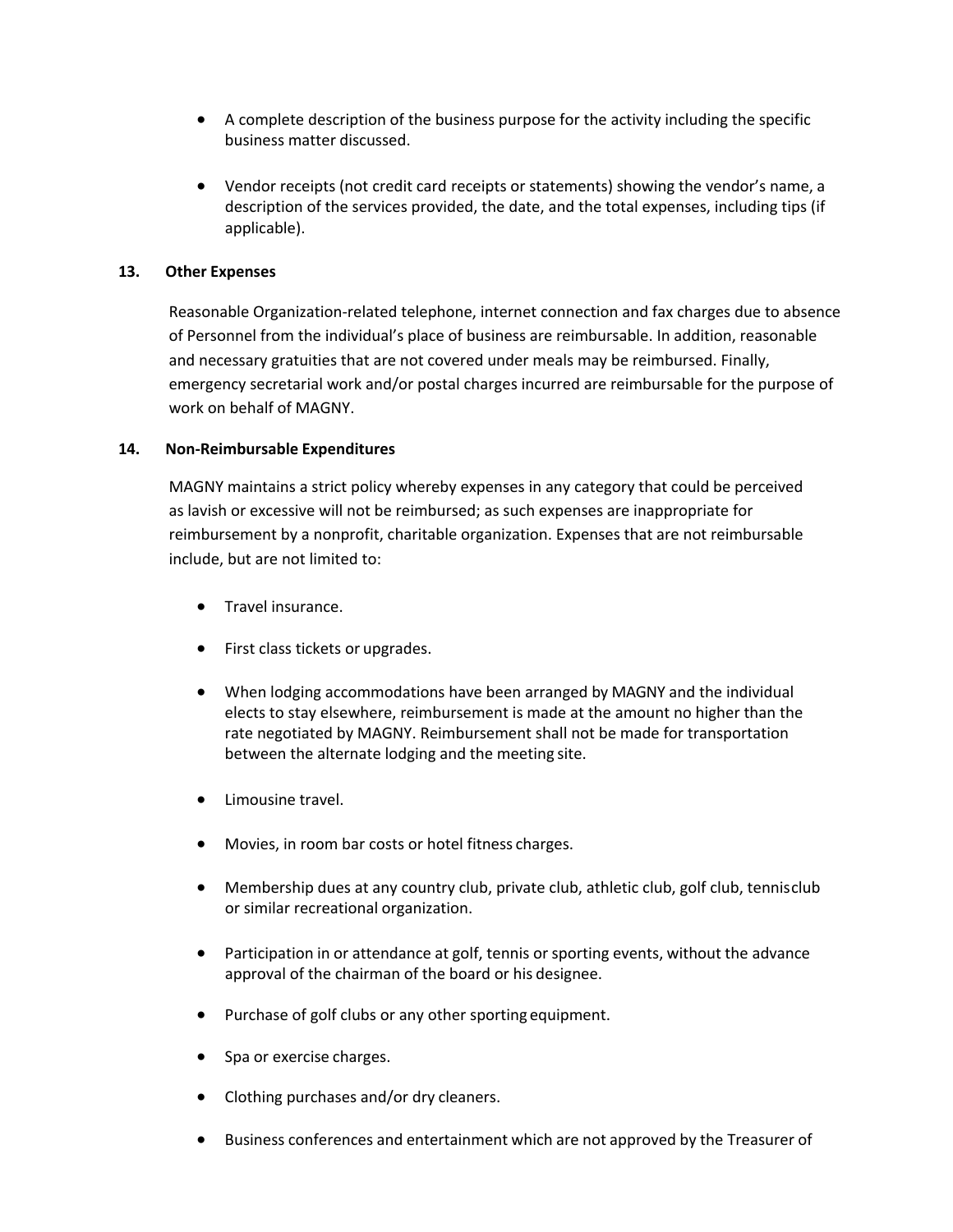MAGNY.

- Valet service.
- Car washes.
- Toiletry articles.
- Expenses for spouses, friends or relatives including babysitting or petsitting.
- Overnight retreats without the prior approval of the Treasurer.

**NOTE: MAGNY offers this list of non-reimbursable expenses by way of example only, and in no way means to imply that categories of expenses not included on this list should automatically be eligible for reimbursement. This list is meant to be a guide Management and the Board reserve the right to deny reimbursement requests that are found to be not in furtherance of their mission.**

[This space intentionally left blank.]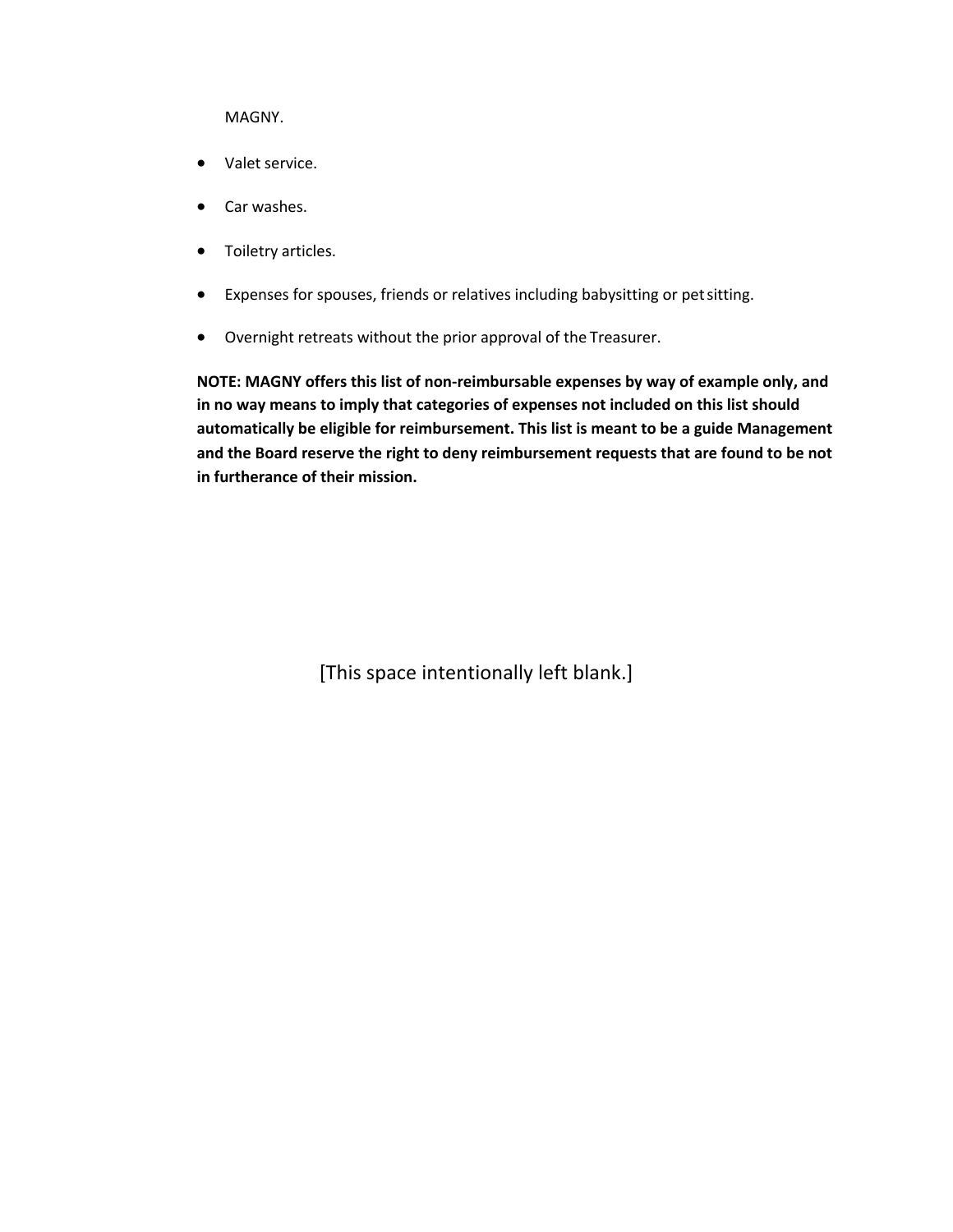# **Preapproval of Expenses for a MAGNY-related Trip**

| MAGNY Position: National Account of the Contract of the Contract of the Contract of the Contract of the Contract of the Contract of the Contract of the Contract of the Contract of the Contract of the Contract of the Contra |                                      |  |
|--------------------------------------------------------------------------------------------------------------------------------------------------------------------------------------------------------------------------------|--------------------------------------|--|
| Meeting Details (who will attend, where, why, benefit to MAGNY):                                                                                                                                                               |                                      |  |
|                                                                                                                                                                                                                                |                                      |  |
| Estimated Airfare: \$                                                                                                                                                                                                          |                                      |  |
|                                                                                                                                                                                                                                |                                      |  |
|                                                                                                                                                                                                                                |                                      |  |
| Estimated Meal Expense (at maximum of \$75/day): ________________________________                                                                                                                                              |                                      |  |
|                                                                                                                                                                                                                                |                                      |  |
| MAGNY reserves the right not to reimburse if expenses exceed 105% of preapproved value of<br>anticipated reimbursement.                                                                                                        |                                      |  |
| Approval attached (attach an email with MAGNY Board approval, or minutes of a meeting of the<br><b>MAGNY Board). Yes No</b>                                                                                                    |                                      |  |
|                                                                                                                                                                                                                                | <b>Expense Reimbursement Request</b> |  |
| Pre-Trip approval by the MAGNY Board obtained on__________________.                                                                                                                                                            |                                      |  |
|                                                                                                                                                                                                                                |                                      |  |
|                                                                                                                                                                                                                                |                                      |  |
|                                                                                                                                                                                                                                |                                      |  |
| ,我们也不能在这里的时候,我们也不能会在这里,我们也不能会在这里的时候,我们也不能会在这里的时候,我们也不能会在这里的时候,我们也不能会在这里的时候,我们也不能                                                                                                                                               |                                      |  |
|                                                                                                                                                                                                                                |                                      |  |